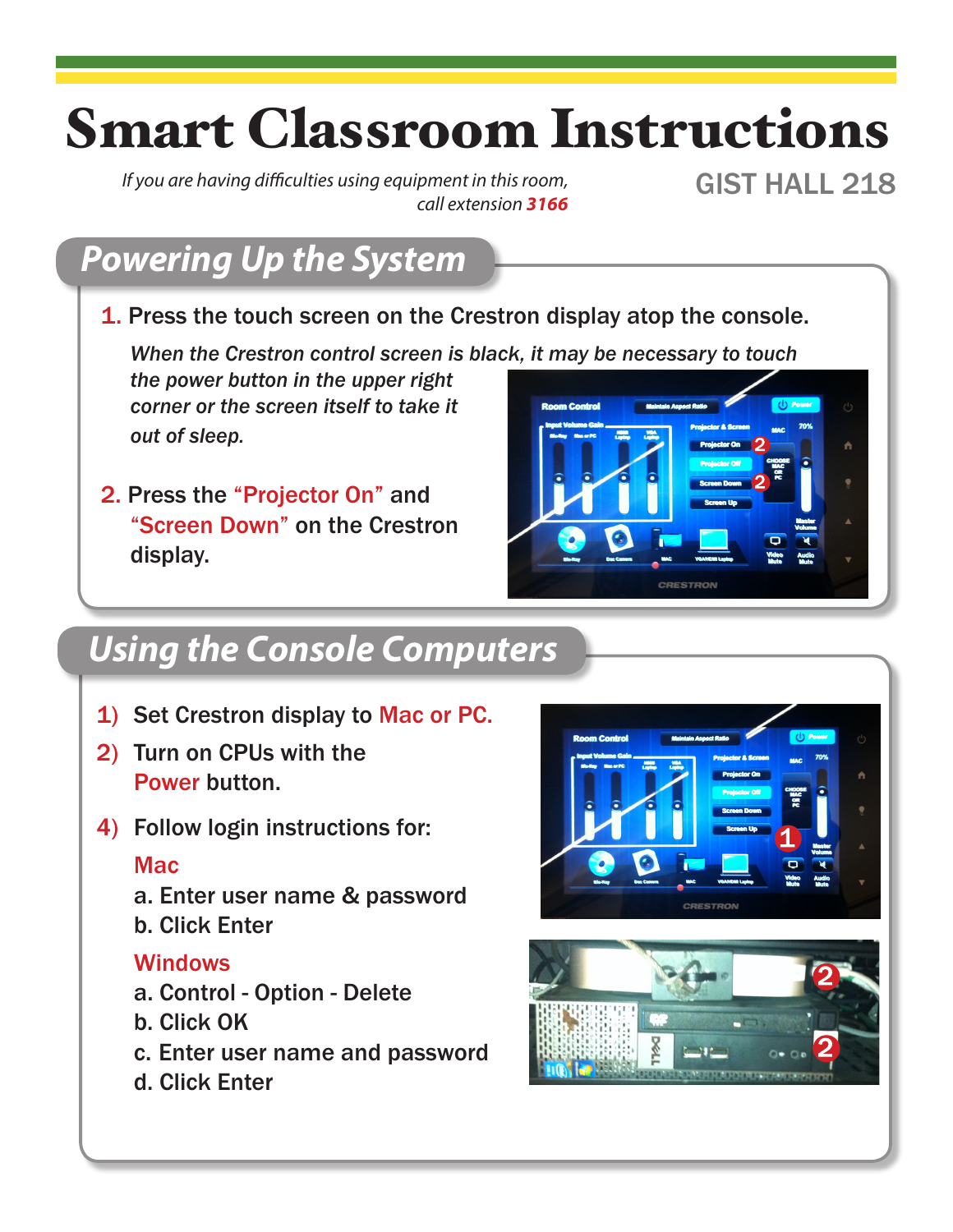#### *Using the Document Camera*

- 1) Set Crestron display to Doc Camera.
- 2) Power on the Document Camera. Note that the document camera overrides the computer, and there is no need to have the computer turned on to use the document camera.
- 3) Press the Live/Win button to switch between showing the Windows desktop and showing the camera image full-screen.



#### *Playing a DVD/Blu-Ray Disc*

- 1) Set Crestron display to Blu-Ray.
- 2) Insert your DVD/Blu-Ray and press Play.



**UF-130** 

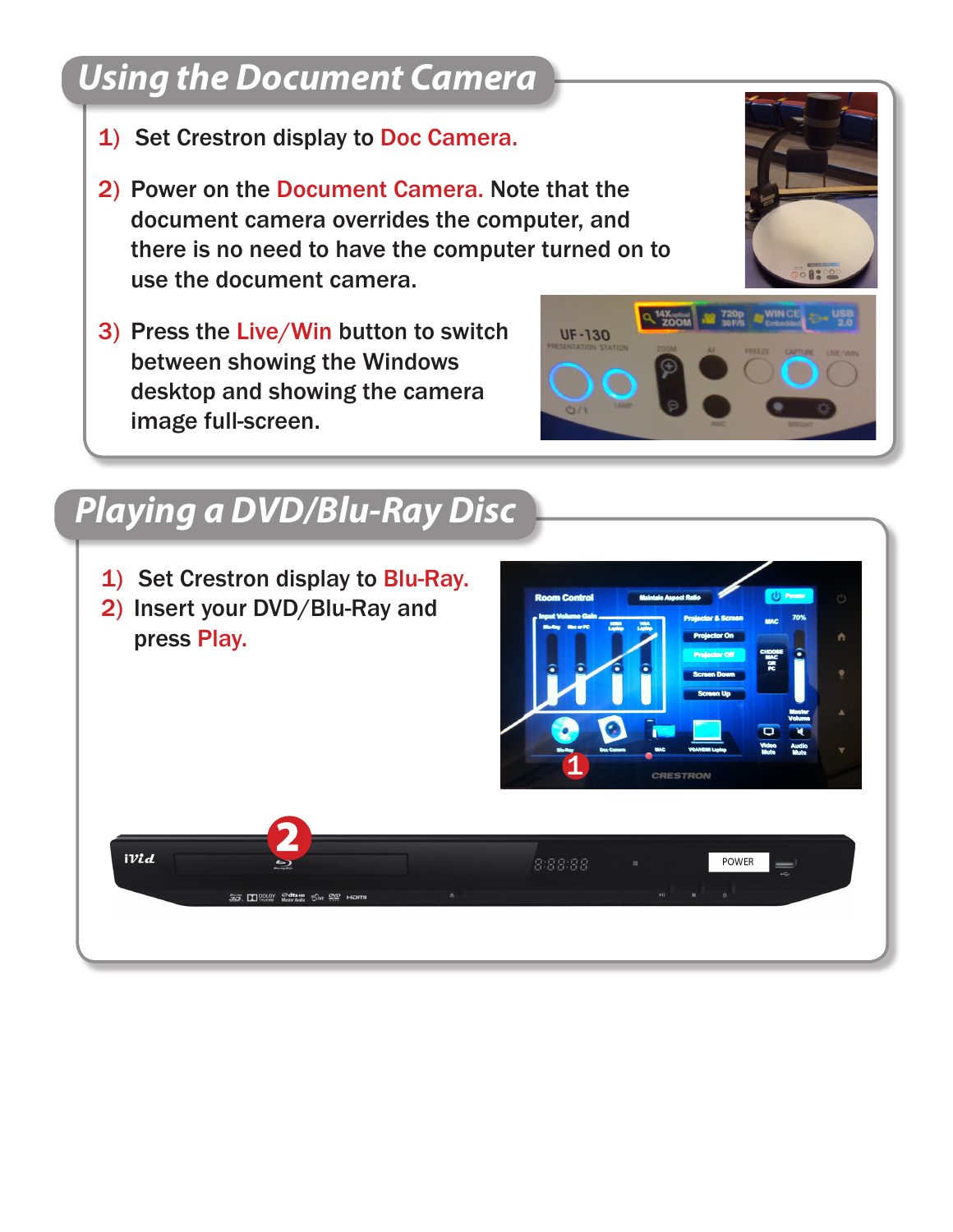## *Using a Laptop*

- 1) Shut down your laptop.
- 2) Set Crestron display to VGA Computer
- 3) Connect the Laptop Video cable to the video output port on your laptop. *Please note: the Laptop*



*Videocable is VGA-compatible only. Certain laptop models will require a DVI-to-VGA adaptor or a Mini-VGA adaptor. Consult your owner's manual for further information.*

- 4) For Internet connectivity, connect to HSU Wireless or connect the green laptop network cable to your laptop. *Please note: you will need to "register" your laptop before connecting to the campus network. Contact your college ITC or the Help Desk for further information.*
- 5) For laptop audio output, connect the laptop audio cable to your headphone jack. Make sure your laptop's audio is not muted and that the speakers are powered on.
- 6) Connect your laptop's AC adaptor to a power outlet and start up your laptop.
- 7) If you still do not see an image, refer to the laptop troubleshooting guide later in these instructions.
- 8) When finished, shut down your laptop and disconnect all cables.
- 9) Proceed to shutting down the rest of the equipment. Follow the instructions later in this guide, Powering Down the System.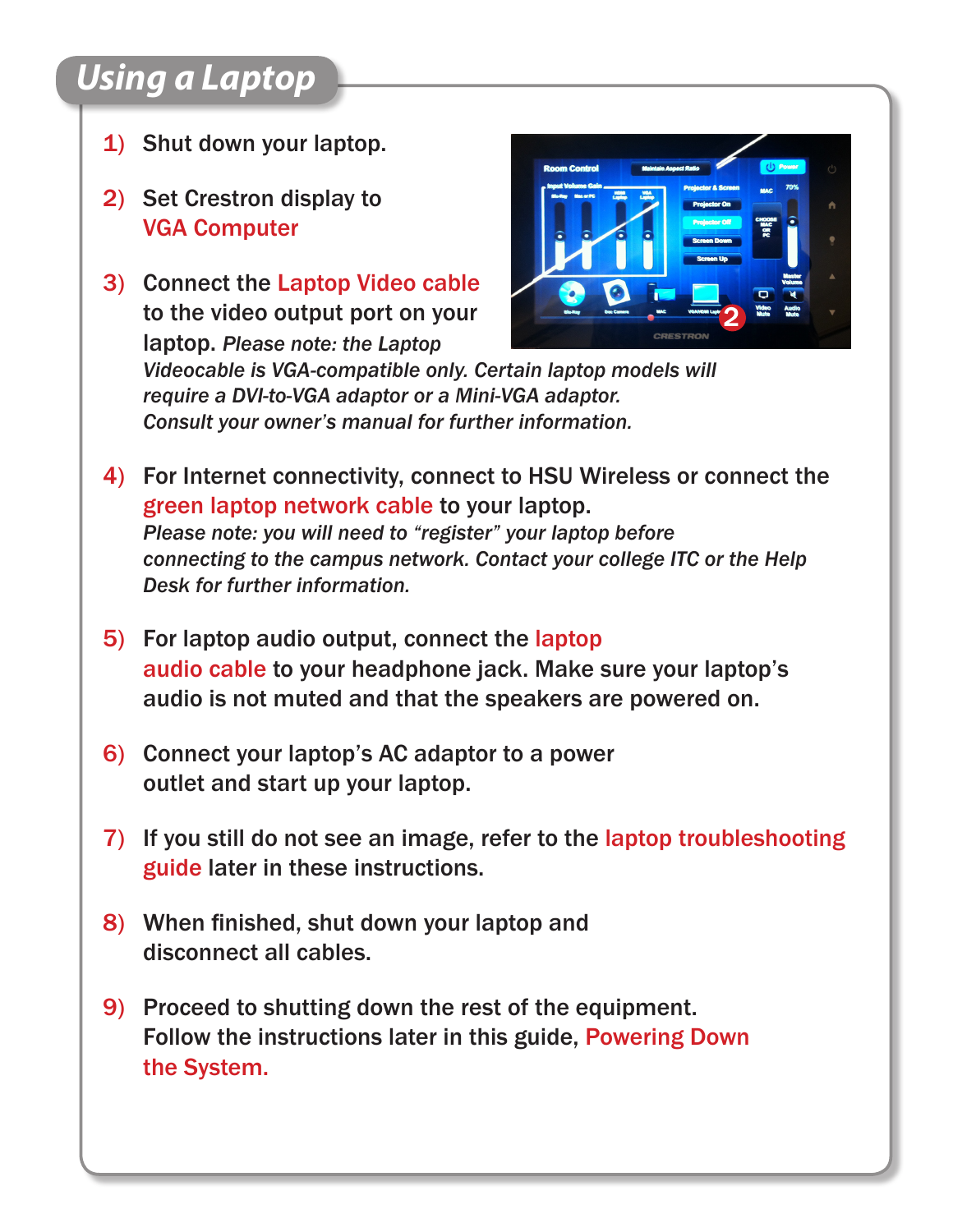### *Laptop Troubleshooting*

For PC Laptops: Depending on your model of laptop, you may need to toggle the display mode. For example, on many laptops, you must hold down the function key (FN) located in the lower left-hand corner of the keyboard,

and at the same time, press the video toggle key, which is located along the top of the keyboard. Look for the text CRT/LCD or an icon of a display and a laptop.

# Fn



*Examples of video toggle keys*

#### For Mac Laptops:

- 1) Go to System Preferences/Display.
- 2) Select the Arrangement tab and check the Mirror Displays box.

| Show All        | <b>Displays</b> | Sound | Network        | <b>Startup Disk</b>                                                                                                        |       |  |  |
|-----------------|-----------------|-------|----------------|----------------------------------------------------------------------------------------------------------------------------|-------|--|--|
|                 |                 |       | <b>Display</b> | Arrangement                                                                                                                | Color |  |  |
|                 |                 |       |                | To rearrange the displays, drag them to the desired position.<br>To relocate the menu bar, drag it to a different display. |       |  |  |
|                 |                 |       |                |                                                                                                                            |       |  |  |
|                 |                 |       |                |                                                                                                                            |       |  |  |
|                 |                 |       |                |                                                                                                                            |       |  |  |
|                 |                 |       |                |                                                                                                                            |       |  |  |
|                 |                 |       |                |                                                                                                                            |       |  |  |
|                 |                 |       |                |                                                                                                                            |       |  |  |
|                 |                 |       |                |                                                                                                                            |       |  |  |
|                 |                 |       |                |                                                                                                                            |       |  |  |
| Mirror Displays |                 |       |                |                                                                                                                            |       |  |  |
|                 |                 |       |                |                                                                                                                            |       |  |  |